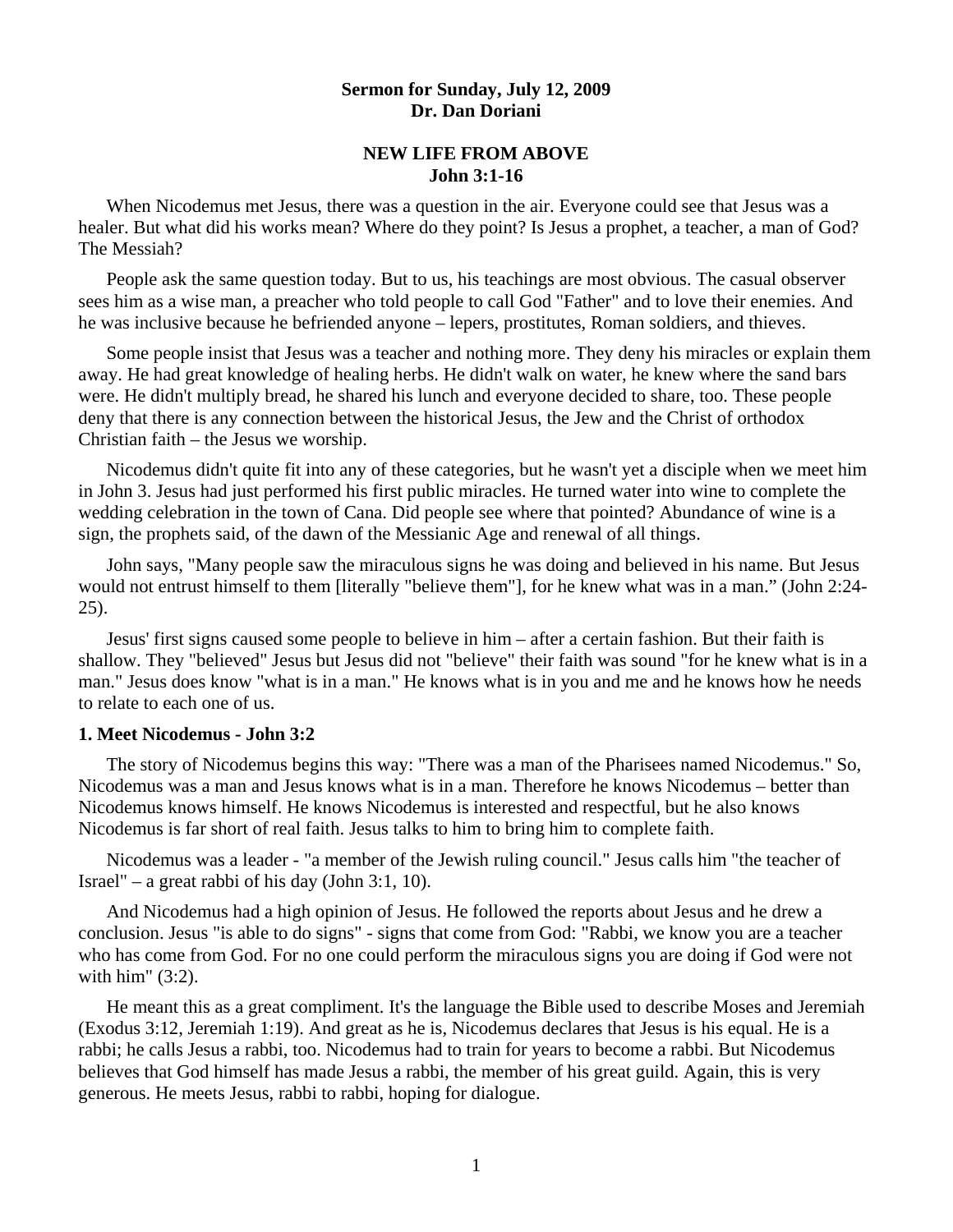Nicodemus "came to Jesus at night" to say this. Why at night? Not for any sinister reason. But to enjoy a long, private conversation. It was customary for rabbis to talk about Scripture late into the night.

 But John says that night is the time when people stumble because they have no light (11:10). No one can see to work at night (9:4). Night is symbolic. Nicodemus thinks he sees clearly, but he is in the dark. At best, he sees dimly, like a man in a cave.

 Nicodemus assumes he is in charge of the conversation. He tries to set the topic: Jesus' miracles prove that he is a teacher appointed by God. Nicodemus thinks he can tell who Jesus is by watching what he does – his signs.

 Nicodemus wants to praise Jesus, but his praise is weak. Considering Jesus' signs**,** Nicodemus concludes Jesus is a godly teacher. That he is, but more - he is Son of God and Savior, far superior to Nicodemus and his peers.

 Lots of people think this way, this shallow way: This person is prospering, therefore God must be on his side. We can also praise gifted people in a shallow, even selfish way. We say God has gifted you and he has gifted me, too. So we're on the same team and you should work with me. Ultimately it's a selfish way to co-opt someone's talents. Nicodemus seems to be thinking that way. God has gifted Jesus, we're both rabbis, so Jesus should be on my team.

 As a leader of Israel, Nicodemus wants to bring Jesus into his orbit, on his team, perhaps under his control – on the ruling council perhaps. Maybe Nicodemus, the great teacher, wants to take the new rabbi under his wing. That could be exciting. It's hard to be sure of that, but we do know that Nicodemus wants to compliment Jesus and start a relationship. However, he doesn't know who Jesus is or what he's talking about. Who is Jesus? Nicodemus doesn't know but Jesus wants to take him there.

#### **2. Nicodemus needs new life from above**

 Someone said: Jesus "refuses to carry on with courteous exchanges that get nowhere." True! Jesus never wasted words in idle talk. Neither should we. Jesus says that "men will have to give account on the day of judgment for every careless word they have spoken" (Matthew 12:36). Paul says, "Let your speech be seasoned with salt, that it may give grace to those who hear." Don't waste your words!

 Jesus certainly didn't! He presses to the heart of the matter. First, he changes the subject. He does this so often that it's clearly a pattern, a way of life. Jesus changes topics or challenges agendas whenever he sees that it's necessary. He doesn't always answer the question as asked. He answers the questions people should ask. We can do the same. The Bible teaches us to imitate heroes of the faith; Jesus is the great hero. So let's follow him and lead people into conversations that matter.

 Jesus begins emphatically: "Truly, truly I say to you, no one can even see the kingdom of God unless he is born again." That includes Nicodemus. In his current state, Nicodemus will never know Jesus, never see the kingdom of God. He must be "born again" or "born from above" (3:3). The Greek word ajnwqen can mean again or above. Nicodemus must be born anew, born from above, by God.

 This is a metaphor. The second birth is spiritual, not physical from above. Nicodemus needs a second birth from above, from heaven, by God's Spirit if he hopes to "see the kingdom." That means to taste the resurrection and the renewal of all things when the Lord comes and sets the world right.

 Jesus is saying something that shocked Nicodemus: he might miss the resurrection, when God made all things new? How could that be? He is a teacher and leader in Israel. He is a decent man, obeys the law, and belongs to the covenant. He even likes Jesus. Surely that's enough. In those days people thought so: All Jews expected to see the kingdom unless they deliberately rejected the faith - apostasy.

People often think the same thing today. "As long as I'm a good person and don't spit at God, I'll "go to heaven." Isn't that enough – for Nicodemus, for us? No. Jesus says that's completely wrong. Jesus is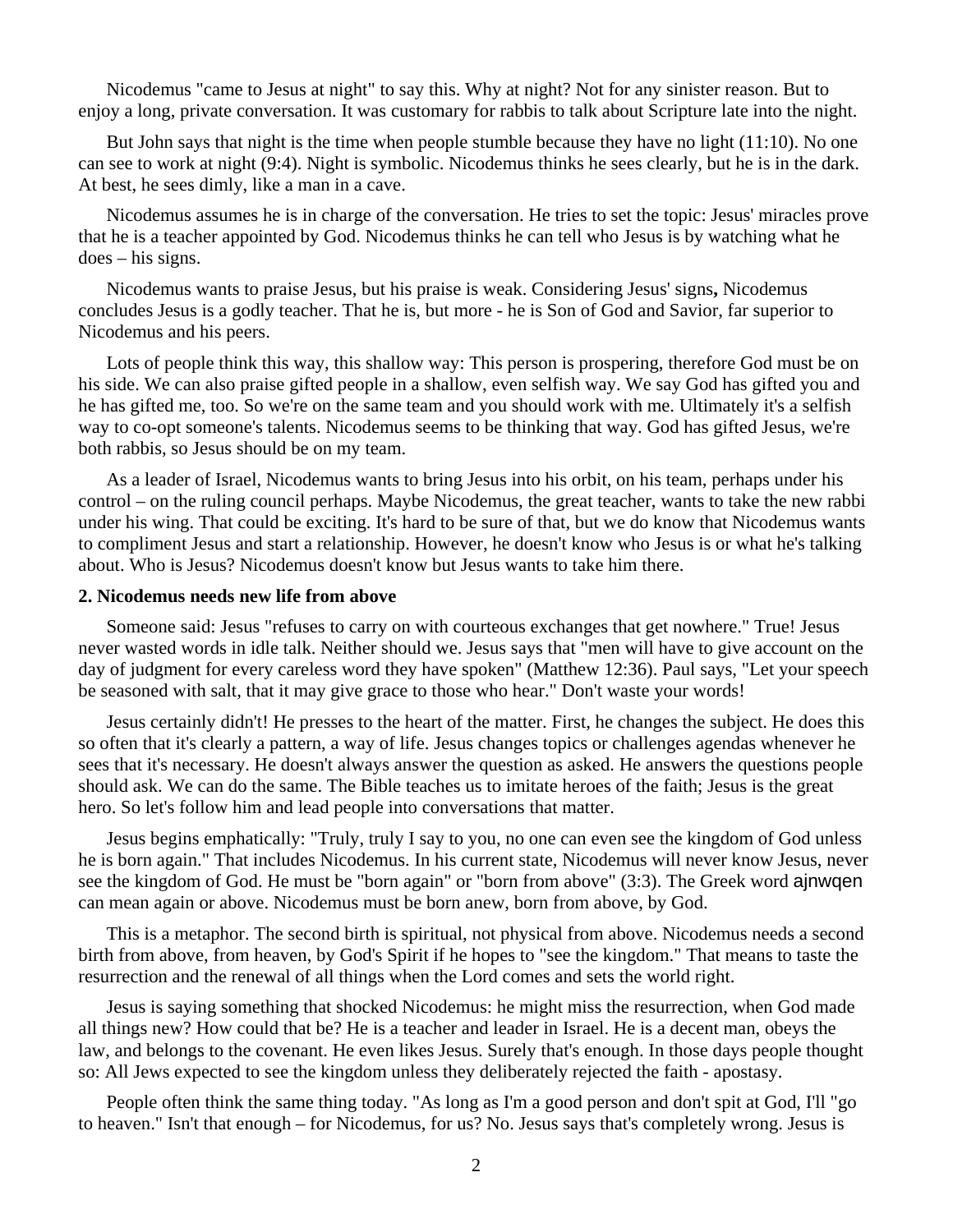the king of the earth. His kingdom began to arrive when Jesus arrived. It comes in full when Jesus returns. Nicodemus needs to know Jesus is king and give his allegiance. That will never happen as long as Nicodemus thinks Jesus is a rabbi – just like him.

 Nicodemus thinks of Jesus as his peer. He looks at Jesus' signs and wonders. "Is he a prophet, a rabbi, the Messiah?" But as long as he thinks he can judge or evaluate Jesus, he will never believe in him. Nicodemus needs to stop asking "Is this the Messiah?" He must ask, "Am I ready for the Messiah?"

 Nicodemus needs to sees Jesus the right way and believe in him. For that, he needs to be born from above by the Spirit. Then he can become a child of God by faith in Jesus. (John 1:12-13) says: "To all who received him, to those who believed in his name, he gave the right to become children of God – children born not of natural descent, nor of human decision or a husband's will, but born of God."

 Take this to heart. Nicodemus is a great man, a man of rank. Yet Jesus says, "You must be born again." "If Nicodemus, with his knowledge, gifts, position and integrity cannot enter the promised kingdom by virtue of his standing and works, what hope is there for anyone who seeks salvation" that way? None. That includes you and me. All of us must be born from above, born of the Spirit. Then we become a child of God by faith in Jesus the king.

 When Jesus says, "You must be born again," he doesn't summon us to reform part of our life. Our "whole nature" must be renewed. Everything in us is "defective;" all must be renewed by the Spirit.

### **Nicodemus objects - John 3:4**

 Jesus said we must be reborn spiritually from above. But Nicodemus hears "born again" in the most literal sense. Why? Because he fails to see that Jesus comes from above. His misunderstanding shows how he needs "the very new birth of which Jesus speaks".

 Nicodemus hears "born again" and sputters. "How can a man be born when he is old? Surely he cannot enter a second time into his mother's womb to be born!" Can a mature man, with all his size and experience, climb back into the womb and re-enter the world? It's impossible! (3:4)

 Jesus means no such thing! We wonder: Is Nicodemus clueless? Or does he understand the metaphor and refuse to follow Jesus' lead? Maybe he wants to sabotage Jesus' point by making it look absurd...

 People misunderstand the phrase "born again" today, too. Some of us get it because it's part of our heritage. To be "born again" means "I have a real, heartfelt faith in Jesus." Others associate "born again" with fundamentalism. They think it's part of a primitive, bigoted religion that's quick to judge and condemn. What's true?

### **3. Believers are born anew by God's Spirit - John 3:5**

 Jesus explains himself for Nicodemus, for us: "No one can enter the kingdom of God unless he is born of water and the Spirit" (3:5). People who hope to enter God's Kingdom must be "born" in a new way, not by human striving but by a rebirth that only God can bring to pass.

The idea of rebirth wasn't common, but some religions called commitment to their faith a rebirth. We sometimes talk the same way. If an entertainer or athlete disappears and comes back strong, we can call it a rebirth. When people get a fresh start after tragedy or hardships, they feel "reborn."

 Jesus means all that, but much more. True rebirth is above, from God. Everyone must be born twice. They are "born of water" in their physical birth and "born of the Spirit" in spiritual rebirth. Without it, no one can see or enter the Kingdom of God and no one will taste resurrection and renewal (3:.3-6).

 In all this, Jesus challenges Nicodemus. He has to stop thinking, "I'm a rabbi, you're a rabbi." Jesus and Nicodemus are not peers! He is not our peer, either. Jesus tells Nicodemus, "You should not be surprised" at this teaching (3:7). But Nicodemus is surprised and confused.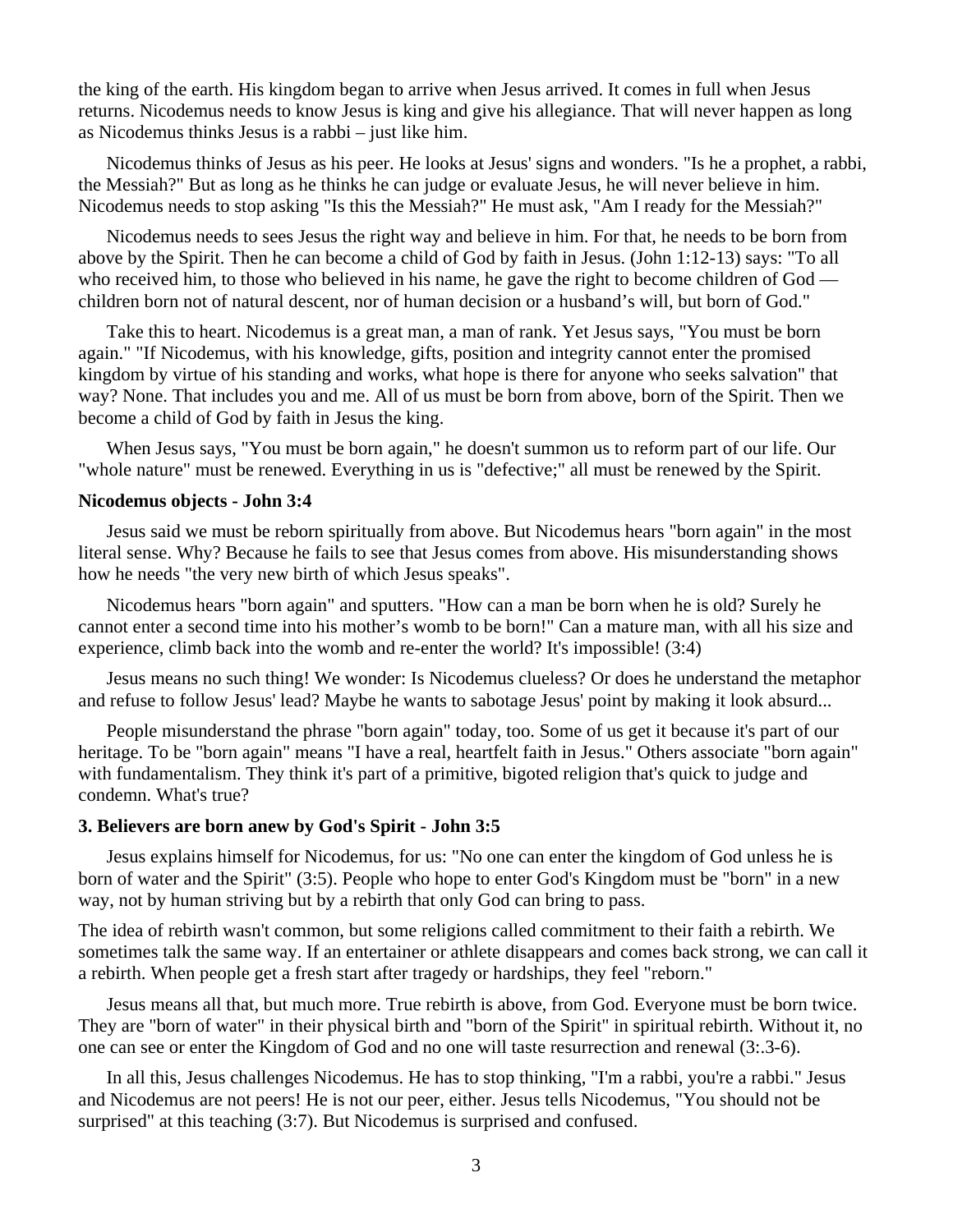Indeed, Jesus presses harder and harder teaching on him. He drives Nicodemus – he drives us – to feel lost, at least the first time anyone hears it: "The wind blows wherever it pleases. You hear its sound, but you cannot tell where it comes from or where it is going. So it is with everyone born of the Spirit" (3:8). Yes, we know the wind blows as it pleases, but how is the wind like the Spirit? No wonder that Nicodemus asked, "How can this be?" (3:9).

 Jesus said,"You are Israel's teacher and you don't know these things?" (3:10). These are things everyone must know. God needs to intervene and change the heart and we must respond to the light and life He pours into us. The prophets said:

 "I will give you a new heart and put a new spirit in you; I will remove from you your heart of stone and give you a heart of flesh." When God makes a new covenant with Israel, he will write his covenant and law "on their hearts and be their God " (Ezekiel 36:26, Jeremiah 31:33-34). If Israel, as a nation and one by one, will return to the Lord, he will have to renew them. God renews the heart. People should know that, but many don't. Nicodemus didn't - why not? Because he was a Pharisee.

 Pharisees have confidence about themselves. They obey the law. They say things like "I thank you Lord that I am not like other men" (Luke 18:9-14). There is a spirituality that takes us away from God. They list God's laws and keep them. They make rulings – this is a sin, that isn't – and follow them

 This kind of religion doesn't take sin seriously. Sin is a mistake not rebellion. And they think, "We can make up for mistakes – keep the law next time. Do good to others. Then God will be pleased. And since it's assumed that God approves of them**,** the Pharisee tries to ensure that men do, too – so they practice their piety for men, for neighbors, to be seen. And they drift ever farther from the Lord.

 This is how righteous people "forget" that they – that we – have an absolute need of renewal, rebirth, by God's Spirit. Nicodemus didn't realize that good as he was, he had to repent. God had to renew him – a great religious leader.

 Do you know this? Do you say, "I thank you that I am not like other men"? Do you say, "There but for the grace of God go I"? Same thing. Do you ever look to your works and think God will see them and be pleased? It is very common in those who don't take God seriously. Sometimes even believers think that way.

 Examine ourselves: Purge the religion, the self-satisfaction and pride, the pleasure in small good deeds. It's religion – the kind that kills. If you see it in yourself, repent and root it out. Turn to Christ in humility and faith.

 As a community, we need to examine ourselves collectively. Make sure we don't do anything as a church that calls attention to our deeds and activities and takes attention away from the Lord.

 This year, famous English skeptic A.N. Wilson announced that he had become a Christian. How did it happen? He had abandoned the faith because the people around him mocked and scorned it, not because he had real conviction that it was false. And he went to Anglican churches where the leaders had no real convictions. But then…

"Some time over the past five or six years - I could not tell you exactly when - I found that I had changed. My belief has come about in large measure because of the lives and examples of people I have known - not the famous, not saints, but friends and relations who have lived, and faced death, in the light of the Resurrection story, [knowing] they have a future after they die."

 What happened? Humanly speaking, he started spending time with genuine Christians. But lots of people do that. Spiritually speaking, he was born from above. The Spirit gave him new life. The Bible also calls it regeneration. Regeneration or new birth is an act of God. He imparts new life to a person who comes to faith as a result (2 Corinthians 5:17), Titus 3:5, 1 Peter 1:3, 1 John 2:29, 4:7, 5:1-4). As Jesus said, they "become children of God" through faith in him (John 1:12-13). Paul says the same.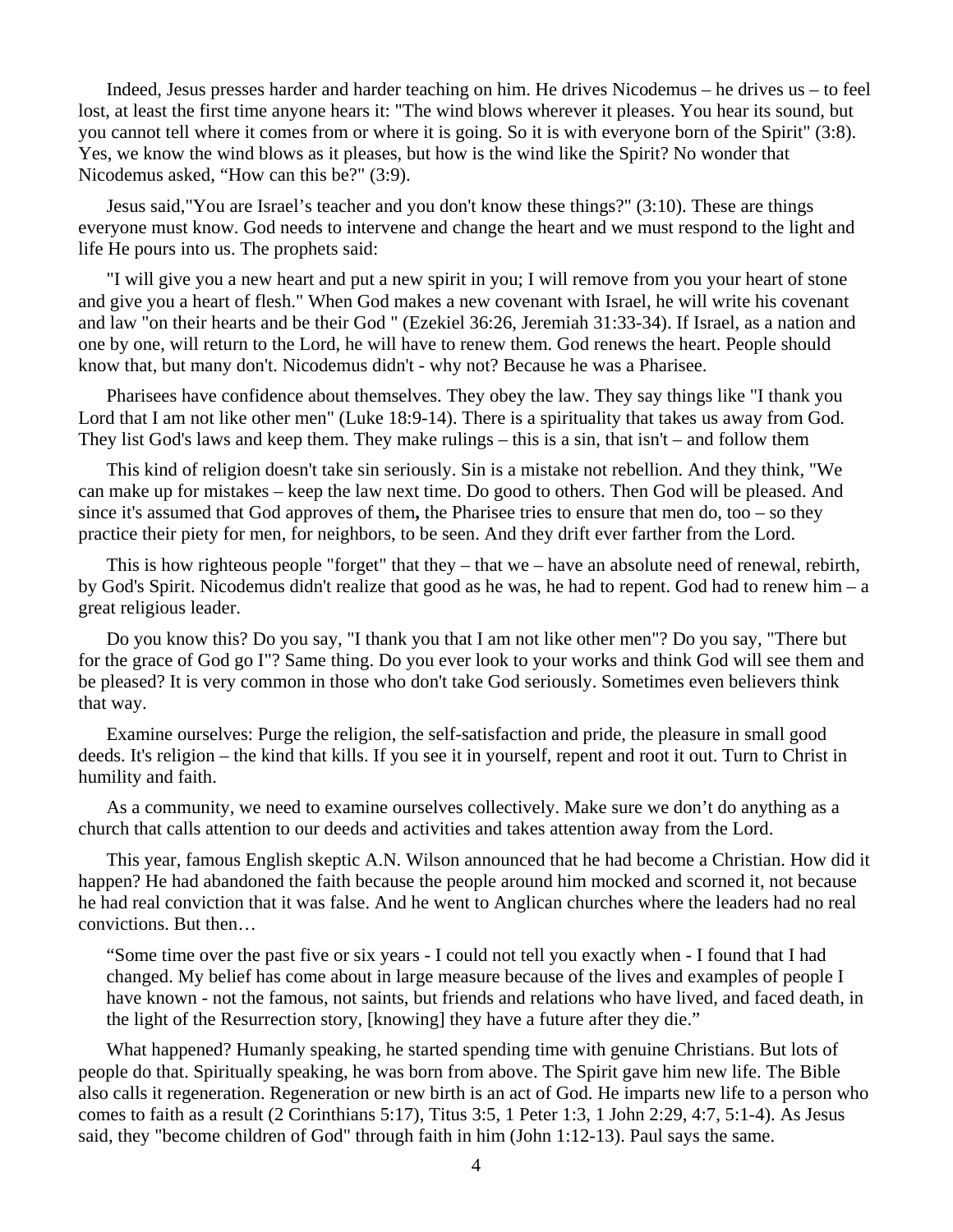"You were dead in your transgressions and sins… you followed the ways of this world… gratifying the… sinful nature and following its desires and thoughts. But because of His great love for us, God, who is rich in mercy, made us alive with Christ even when we were dead in transgressions; it is by grace you have been saved." (Ephesians 2:1-10).

 "Dead in transgressions" sounds harsh, but it says something important. Apart from God's grace, people are spiritually dead to God's truth. They may be interested in religion and morality, but unless God opens their eyes, genuine Christian faith may seem pointless or preposterous.

- Pointless: I don't need a crutch!
- Preposterous: Men aren't born of virgins and don't rise from the dead. It's myth.
- Pointless: I don't see why I have to believe in Jesus. Aren't all religions the same? Besides I'm a good person – what else does God want?

 Dead men aren't interested in breakfast. If someone dies in the night, the aroma of bacon, coffee, buttered muffins won't stir them, even if waved under their nose. An atheist is dead in the sense that he doesn't respond to God's bacon. He may enjoy conversation about religion, but it will be as casual as the weather. He'll be a tone-deaf man at a concert. Nothing makes sense – until the Spirit renews him and he responds in faith. I believe Jesus wants to impress that on Nicodemus in his final words to him:

"I have spoken to you of earthly things and you do not believe; how then will you believe if I speak of heavenly things? No one has ever gone into heaven except the one who came from heaven — the Son of Man. Just as Moses lifted up the snake in the desert, so the Son of Man must be lifted up, that everyone who believes in him may have eternal life" (3:12-14).

 Is that hard to understand? It's supposed to be: How is Jesus lifted up like the snake Moses lifted up in the desert? There is an answer, but it's not easy and Nicodemus needs to know that. It's not easy to grasp spiritual truth. The Spirit must quicken, give new life from above.

# **4. Jesus gives new life, we receive it by faith**

**Outsiders -** Lots of outsiders, seekers and doubters go to church for a long time, trying on the faith. Does it answer the big questions? Do I believe Jesus is God's Son, that he loves me, died for me, and rose to set us right with God? Keep listening, thinking. When you feel the Lord speak to you, nudge you, yield. Tell God you will follow where the Spirit blows.

 If you aren't sure where you stand with the Lord, your very uncertainty indicates some interest. If the Spirit is speaking, listen. If you feel led, yield. Pray if you can: "I don't get it all, but I believe you love me, and gave yourself for me." The Bible says we must obey the gospel. We obey it when we believe it. Paul wrote, "How beautiful are the feet of those who preach the good news. But they have not all obeyed the gospel Isaiah says, 'Lord, who has believed our message?'" You see: we obey the gospel when we believe it. (Romans 10:15-16).

**Concerned friends -** If you have a friend who is an outsider, know this: you can't change another person's heart. You can't push, plead, or cajole someone into the kingdom. You can present the truth, and live a life that adorns the gospel. But the great matters are between God and your friend. Leave that to Him.

**Mature Christians -** A well-known pastor (Tom Wright) moved from one house to another and lost his birth certificate in the process. It never turned up, so he had to get another. That was inconvenient, but no one ever doubted that he was alive. There he stood! It occurred to him many believers care far too much about their birth certificate – when they were born [again], with whom, under what circumstances. Birth stories can be interesting – "It was a dark and stormy night and our doctor was on vacation." But the quality of our life, day by day, is far more important. You are *alive*; does it show? Are you following the